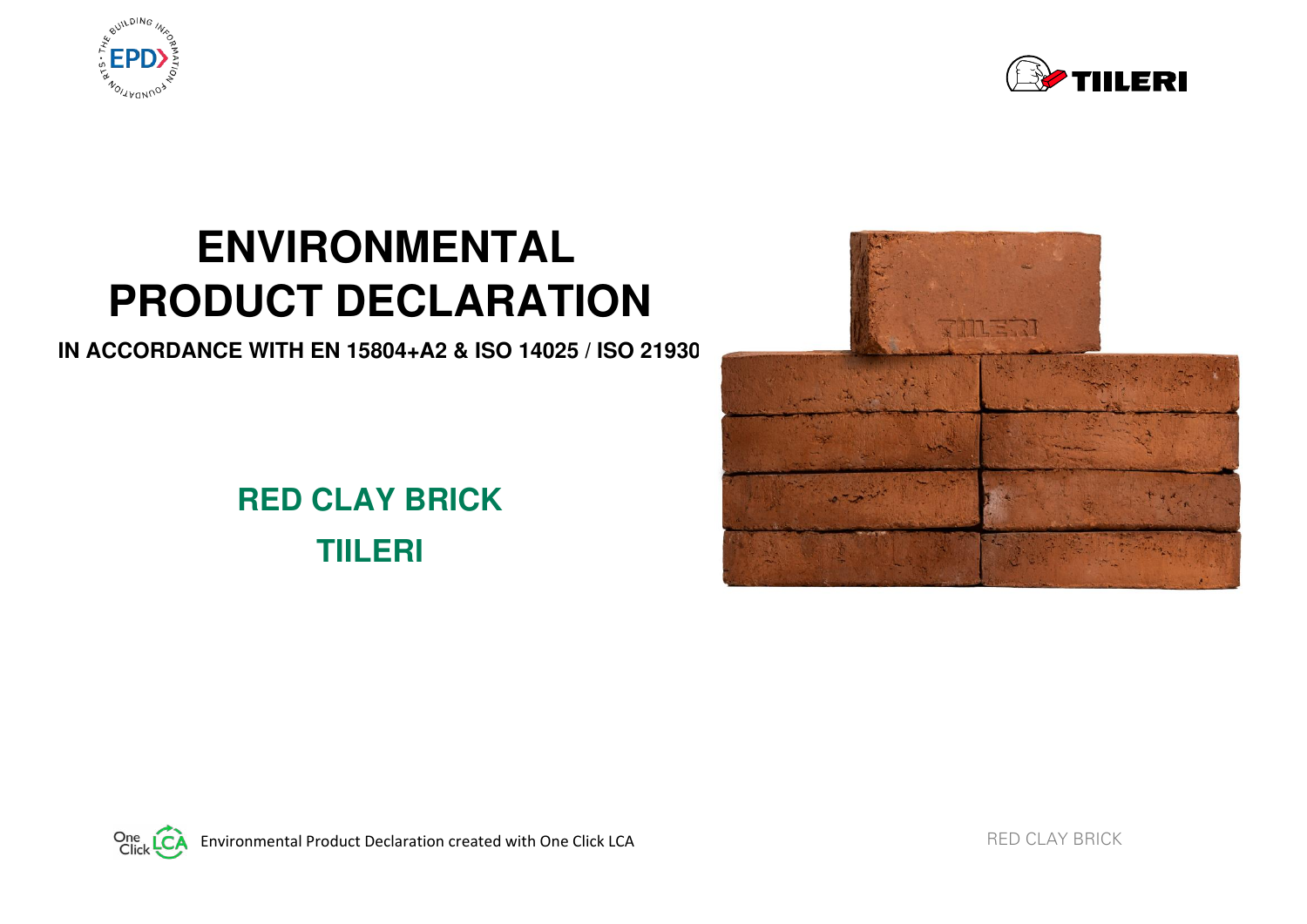



# **GENERAL INFORMATION**

#### **MANUFACTURER INFORMATION**

| <b>Manufacturer</b>    | Tiileri                          |
|------------------------|----------------------------------|
| <b>Address</b>         | Mjösundintie 1101, 25730 Mjösund |
| <b>Contact details</b> | ulrika@tiileri.fi                |
| Website                | www.tiileri.fi                   |

#### **PRODUCT IDENTIFICATION**

| <b>Product name</b> | K-punainen, Liekki, Liekki Tumma, Napoli,<br>Torino<br>Kaamos, Kaamos Tumma, Kanerva, Y-<br>punainen<br>Ruukintiili; Punainen, Punaisenkirjava,<br>Ruskeankirjava, Ruskeanmusta |
|---------------------|---------------------------------------------------------------------------------------------------------------------------------------------------------------------------------|
| Place(s) of         | Mjösund & Ylivieska, Finland                                                                                                                                                    |

**production** 

Laun Ans

 Jessica Karhu Laura Apilo RTS EPD Committee secretary Managing Director

One LC

Environmental Product Declaration created with One Click LCA RED CLAY BRICK RED CLAY BRICK

#### **EPD INFORMATION**

EPDs of construction products may not be comparable if they do not comply with EN 15804 and if they are not compared in a building context.

| <b>EPD program</b><br>operator   | The Building Information Foundation RTS sr /<br>Building Information Ltd.                                                                    |
|----------------------------------|----------------------------------------------------------------------------------------------------------------------------------------------|
| <b>EPD standards</b>             | This EPD is in accordance with EN $15804+A2$<br>and ISO 14025 standards.                                                                     |
| <b>Product category</b><br>rules | The CFN standard FN 15804+A2 serves as<br>the core PCR. In addition, the RTS PCR<br>(Finnish version, 26.8.2020) is used.                    |
| <b>EPD author</b>                | Ulrika Theqvist-Fromholdt, Keramia Oy                                                                                                        |
| <b>EPD verification</b>          | Independent verification of this EPD and<br>data, according to ISO 14025:<br>$\Box$ Internal certification $\boxtimes$ External verification |
| <b>Verification date</b>         | 23.04.2021                                                                                                                                   |
| <b>EPD verifier</b>              | Anni Oviir, Rangi Maja OU, www.lcasupport.com                                                                                                |
| <b>EPD number</b>                | RTS_118_21                                                                                                                                   |
| <b>Publishing date</b>           | 06.05.2021                                                                                                                                   |
| <b>EPD valid until</b>           | 23.04.2026                                                                                                                                   |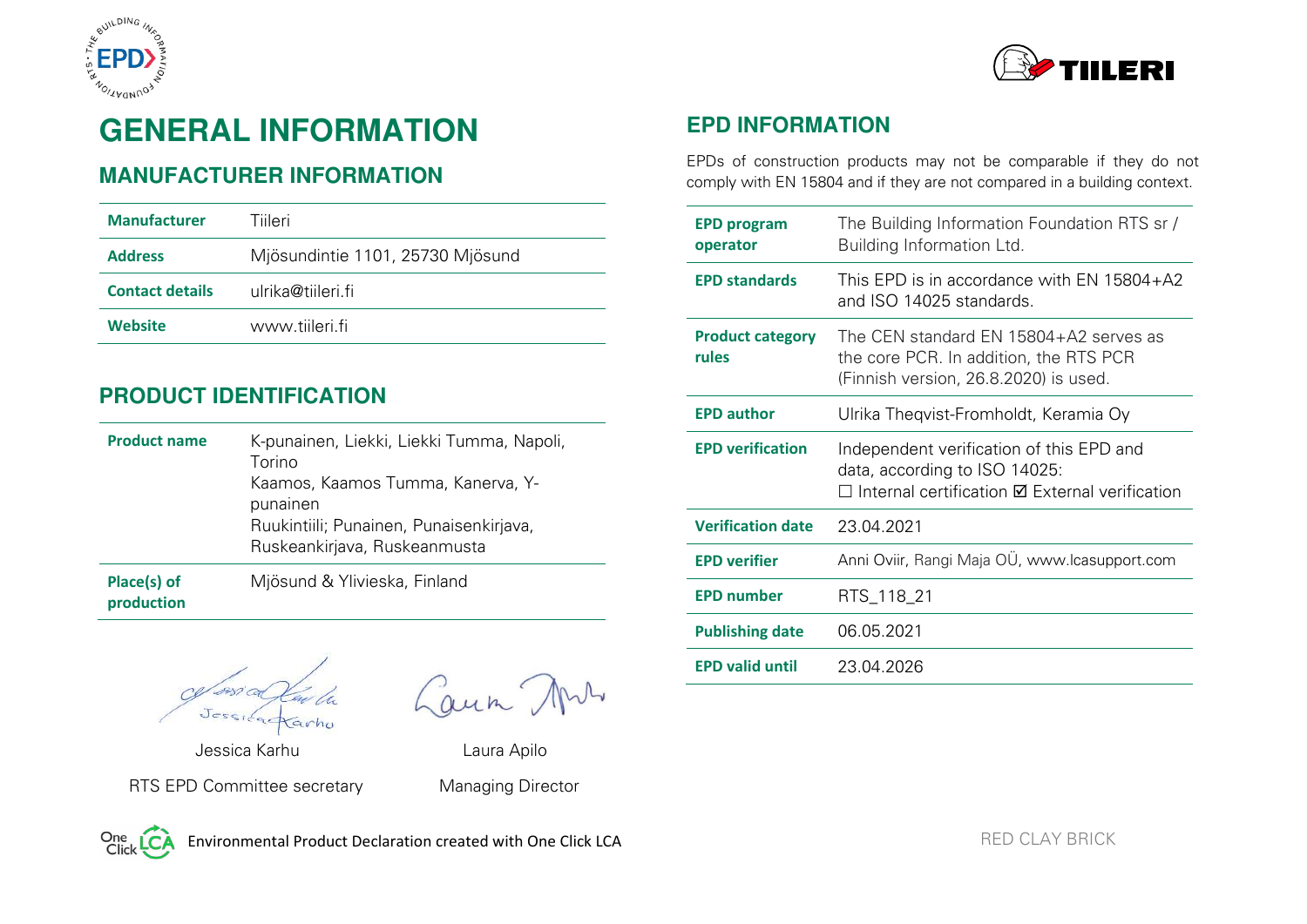



# **PRODUCT INFORMATION**

#### **PRODUCT DESCRIPTION**

This environmental product declaration covers perforated and solid bricks manufactured by Tiileri in Keramia Oy, Mjösund and Ylivieskan Tiili Oy, Ylivieska.

#### **PRODUCT APPLICATION**

Fired bricks for indoors and outdoors use. The bricks can be used for facade and frame construction and for chimneys and fireplaces.

#### **TECHNICAL SPECIFICATION**

More information about the products in declaration of performance on the website: www.tiileri.fi.

#### **PRODUCT STANDARDS**

Tiileri bricks are CE-marked and comply with standard SFS-EN 771-  $1 + A1$ .

### **PHYSICAL PROPERTIES OF THE PRODUCT**

| Product                         | Dimensions,    | Weight   | Consumption |
|---------------------------------|----------------|----------|-------------|
| name:                           | mm             | kg/brick | bricks/m2   |
| <b>Facade</b>                   |                |          |             |
| bricks:                         |                |          |             |
| MRT60                           | 285 x 85 x 60  | 2,1      | 47          |
| MRT75                           | 285 x 85 x 75  | 2,4      | 39          |
| <b>RT60</b>                     | 285 x 135 x 60 | 3,1      | 47          |
| <b>RT75</b>                     | 285 x 135 x 75 | 4,0      | 39          |
| MT60                            | 285 x 85 x 60  | 2,7      | 47          |
| <b>NT60</b>                     | 270 x 130 x 60 | 3,8      | 50          |
| ET60                            | 285 x 130 x 60 | 4,0      | 47          |
| <b>SNF</b>                      | 250 x 120 x 62 | 3,5      | 55          |
| <b>DNF</b>                      | 228 x 108 x 54 | 2,3      | 63          |
| <b>Chimney and</b><br>fireplace |                |          |             |
| bricks:                         |                |          |             |
| NRT/NT                          | 270 x 130 x 75 | 3,6/3,8  | 42          |
| <b>PRT</b>                      | 257 x 123 x 57 | 2,8      | 55          |
| PT                              | 257 x 123 x 57 | 3,5      | 55          |

#### **ADDITIONAL TECHNICAL INFORMATION**

Further information can be found at https://tiileri.fi.

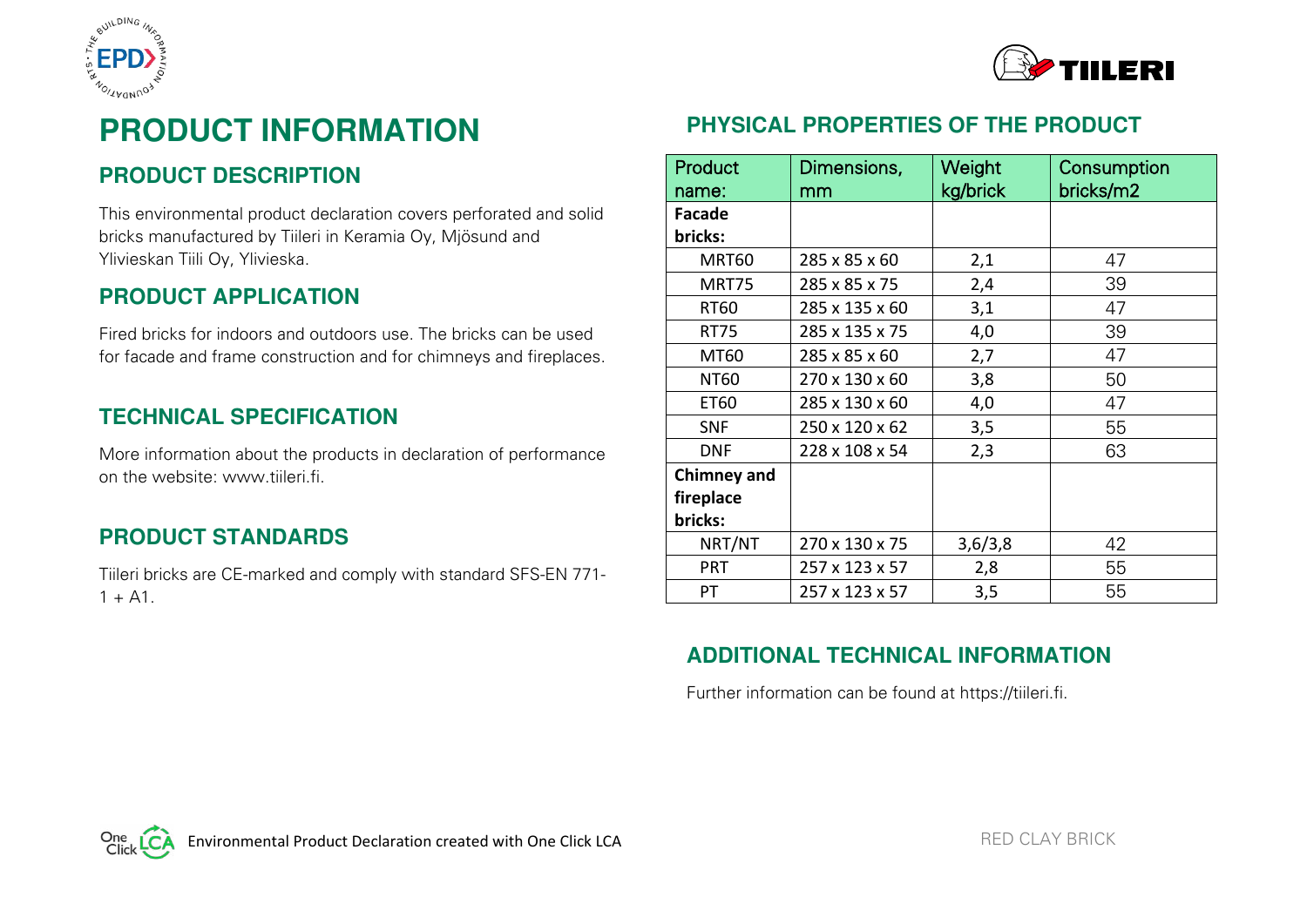



#### **PRODUCT RAW MATERIAL COMPOSITION**

| <b>Material</b> | Amount % |           | <b>Usability</b>  |                     |                                   |
|-----------------|----------|-----------|-------------------|---------------------|-----------------------------------|
|                 |          | Renewable | Non-<br>renewable | <b>Recycl</b><br>ed | Origin of<br>the raw<br>materials |
| Clav            | 79,0     |           | X                 |                     | EU                                |
| Sand            | 19,9     |           | X                 |                     | EU                                |
| Saw dust        |          |           |                   |                     | EU                                |

#### **PRODUCT RAW MATERIAL MAIN COMPOSITION**

| <b>Raw material category</b> | Amount, mass-% | <b>Material origin</b> |
|------------------------------|----------------|------------------------|
| <b>Metals</b>                |                |                        |
| <b>Minerals</b>              | 98.9           | FU                     |
| <b>Fossil materials</b>      |                |                        |
| <b>Bio-based materials</b>   |                |                        |

#### **SUBSTANCES, REACH - VERY HIGH CONCERN**

The product does not contain any REACH SVHC substances in amounts greater than 0,1 % (1000 ppm).

# **PRODUCT LIFE-CYCLE**

#### **MANUFACTURING AND PACKAGING (A1-A3)**

The environmental impacts of raw material supply include emissions generated during raw materials taking from nature, transportation to factory for processing and processed, storage and preparation of raw material, shaping, drying, firing, quality control and packaging of products. A1-A3-stages includes all raw materials which end up in the final products as well as the electricity and heat production which are consumed during the manufacturing at production facilities.

#### **TRANSPORT & INSTALLATION (A4-A5)**

Transportation impacts occurred from final products delivery to construction site (A4) cover fuel direct exhaust emissions, environmental impacts of fuel production, as well as related infrastructure emissions. The transportation distance is defined according to data given by the Manufacturer. According to the Manufacturer transportation doesn't cause losses as Products are packaged properly.

Plastic packaging, wooden pallets and waste bricks leave the system during installation (A5). Biogenic carbon for wooden pallets has been declared. The impact of use of mortar are evaluated by the manufacturer. The energy consumption of the installation stage is excluded from this study.

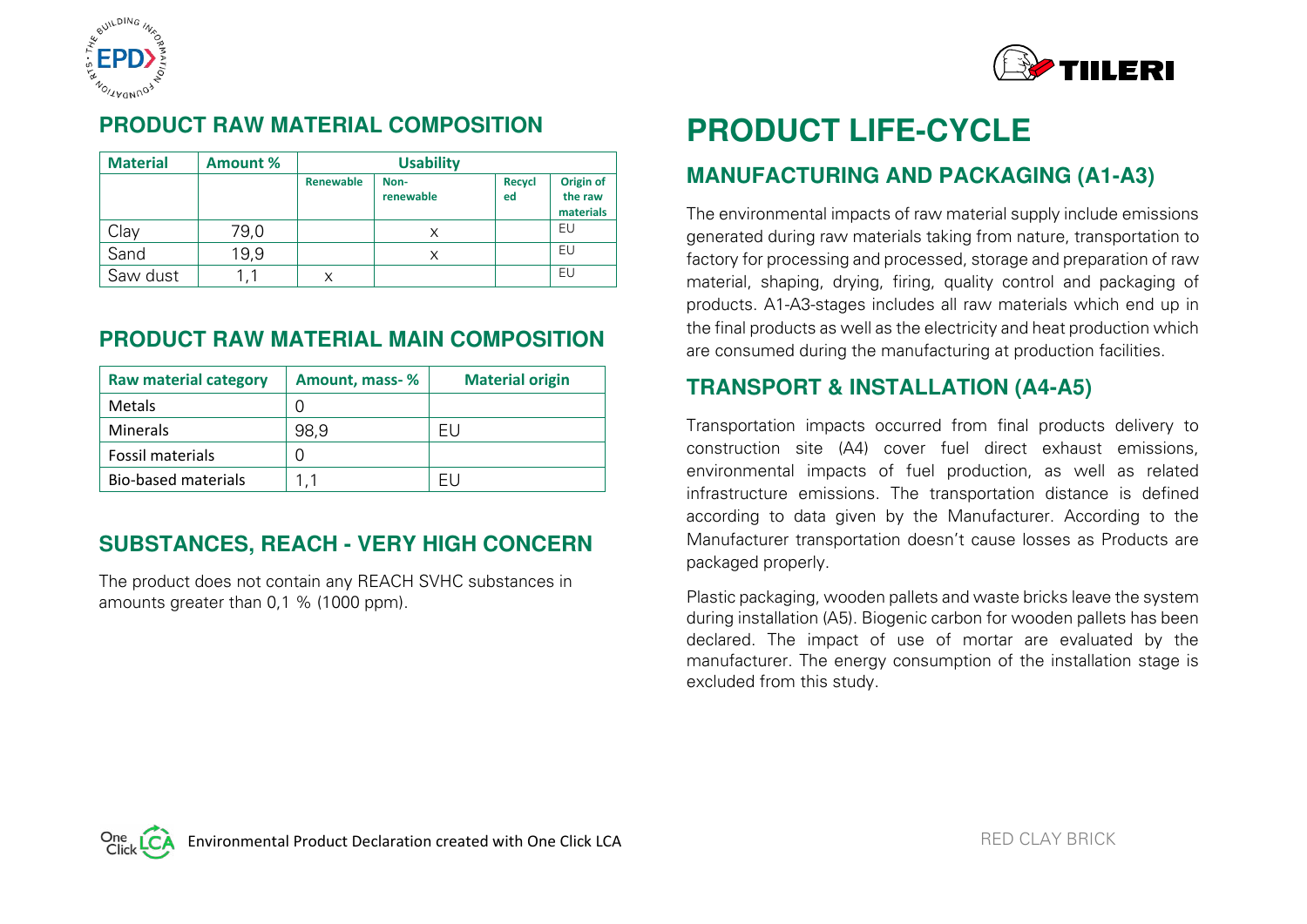



## **PRODUCT END OF LIFE (C1-C4, D)**

End of life stage includes deconstruction (C1), transport to waste processing (C2), waste processing for reuse, recovery and/or recycling (C3) and disposal (C4). D includes reuse of crushed waste bricks as raw materials replacing sand and gravel.

# **MANUFACTURING PROCESS**



# **LIFE-CYCLE ASSESSMENT**

#### **LIFE-CYCLE ASSESSMENT INFORMATION**

**Period for data** Year 2019

## **DECLARED AND FUNCTIONAL UNIT**

| <b>Declared unit</b>          | 1 ton   |
|-------------------------------|---------|
| <b>Mass per declared unit</b> | 1000 kg |

Conversion factors to calculate the results for different product sizes can be found under the physical properties section.

### **BIOGENIC CARBON CONTENT**

Product's biogenic carbon content at the factory gate

**Biogenic carbon content in product, kg C** -

**Biogenic carbon content in packaging, kg C** 3,9

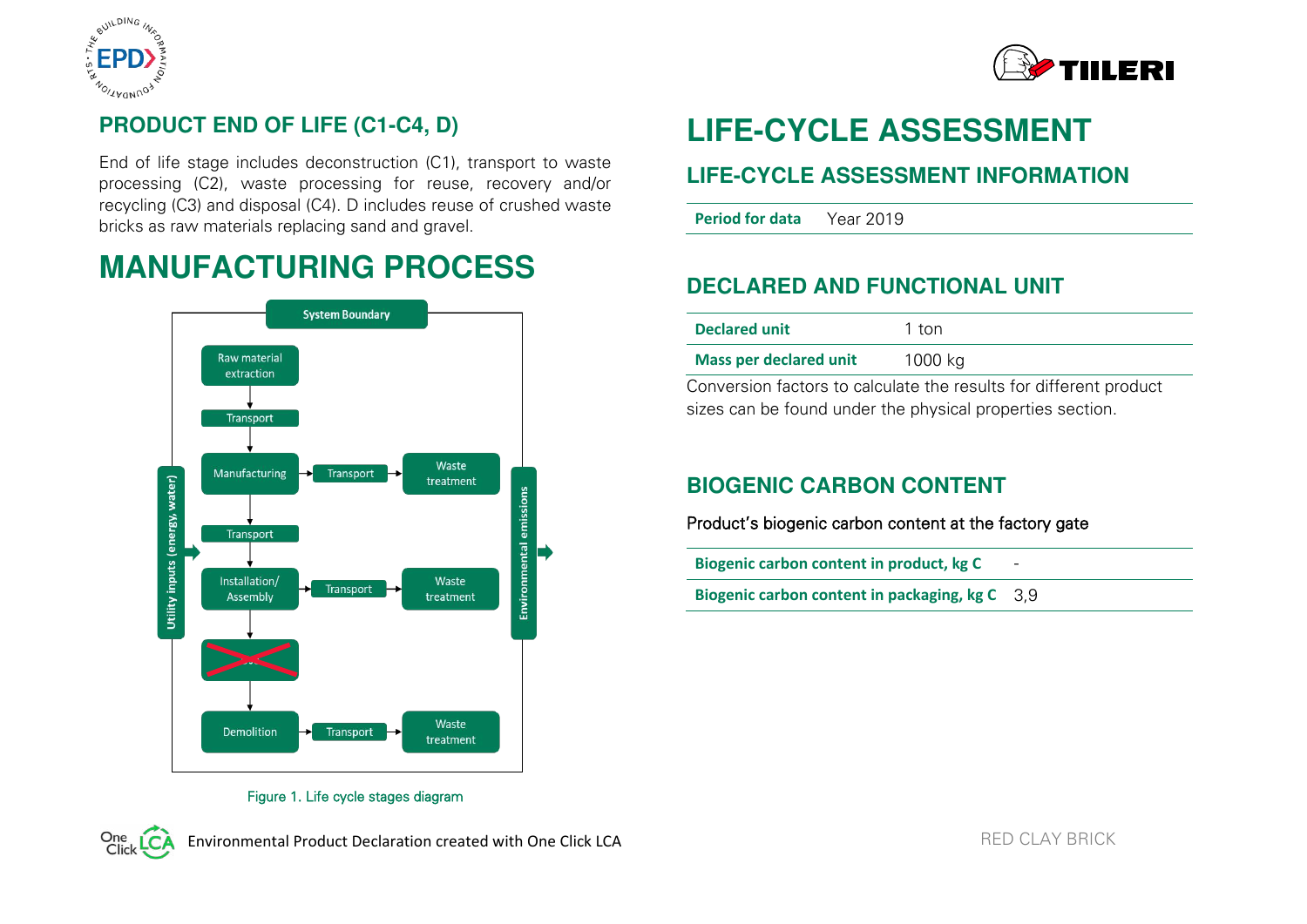





#### **SYSTEM BOUNDARY**

This EPD covers cradle to gate with options scope with following modules; A1 (Raw material supply), A2 (Transport) and A3 (Manufacturing), A4-A5 (Transport and Installation) as well as C1 (Deconstruction), C2 (Transport at end-of-life), C3 (Waste processing) and C4 (Disposal). In addition, module D - benefits and loads beyond the system boundary is included.



```
Modules not declared = MND. Modules not relevant = MNR.
```
#### **CUT-OFF CRITERIA**

The study does not exclude any modules or processes which are stated mandatory in the EN 15804:2012+A2:2019 and RTS PCR. The study does not exclude any hazardous materials or substances

The study includes all major raw material and energy consumption. All inputs and outputs of the unit processes which data are available for are included in the calculation. There is no neglected unit process more than 1% of total mass and energy flows. The total neglected input and output flows do also not exceed 5% of energy usage or mass. The life cycle analysis includes all industrial processes from raw material acquisition to production, distribution and end-of-life stages.

Excluded stages from this study are in use stage B1-B7. Biogenic carbon in product is less than 5% and therefore excluded. Energy consumption of the installation stage (A5) is also excluded as its emissions are negligible.

The production of capital equipment, construction activities, and infrastructure, maintenance and operation of capital equipment, personnel-related activities, energy and water use related to company management and sales activities are excluded.

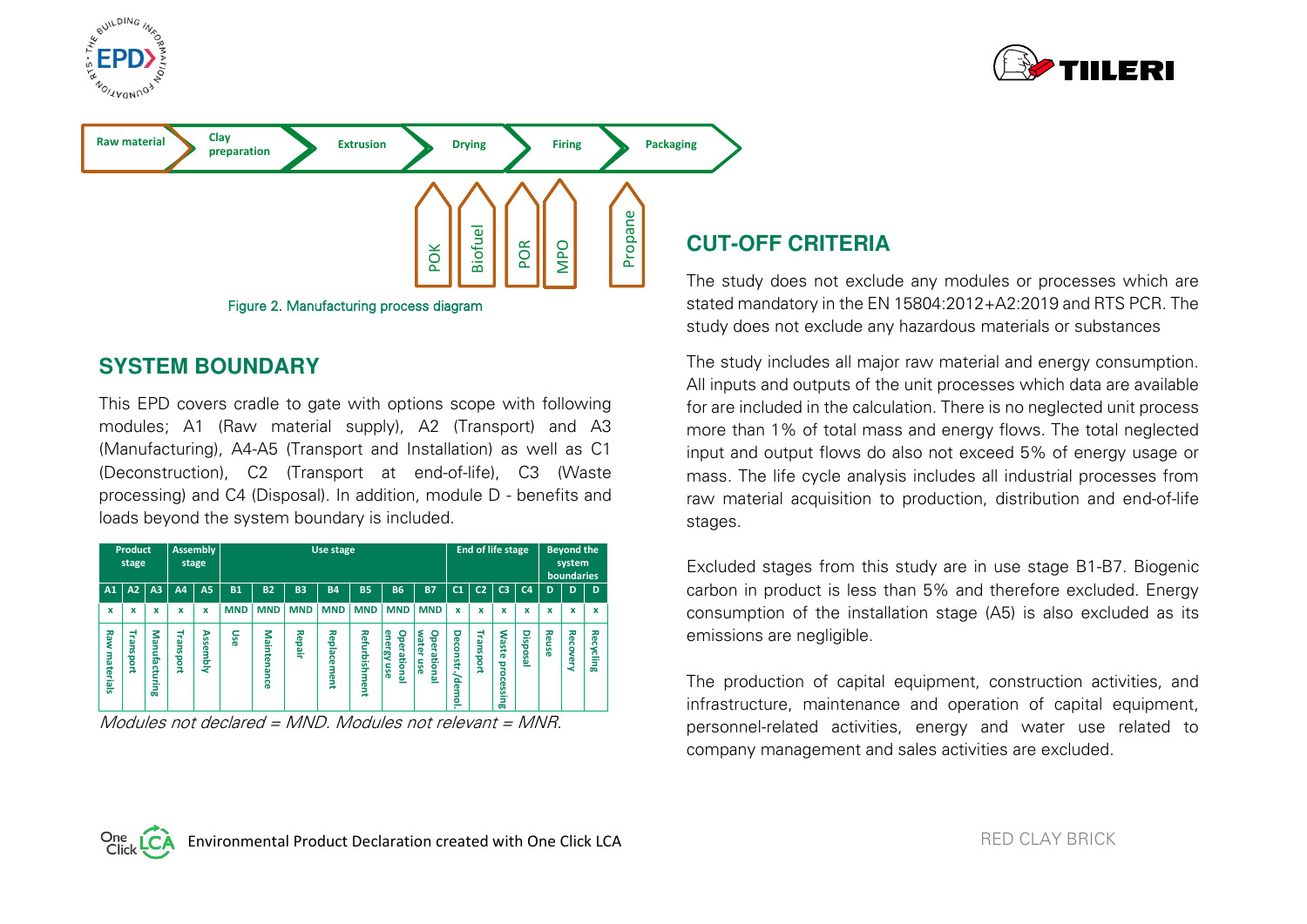



#### **ALLOCATION, ESTIMATES AND ASSUMPTIONS**

The production-related energy, packaging material and waste data is based on the total annual production rate (ton). The flows allocated to the products were divided among production rate according to their masses. The data for raw material flows is per product, therefore no allocation was needed.

This LCA study is conducted in accordance with all methodological considerations, such as performance, system boundaries, data quality, allocation procedures, and decision rules to evaluate inputs and outputs. All estimations and assumptions are given below:

Stage C1: Includes the energy consumption for the building machines during demolition process. The amount energy: 0,01 kWh/kg bricks.

Stage C2: The demolished bricks will be delivered to nearest waste treatment facility. The transport distance is estimated to 50 km. Transport method: by truck.

Stage C3-C4: It`s assumed that 58% of all waste bricks will be recycled and the rest are sent to landfill.

Stage D: Benefits of recycled waste generated in the phase C3 is taken into account in the phase D. The recycled bricks have been modelled to avoid use of primary materials. Crushed bricks can be used as sand and gravel in, for example, road constructions. Crushed bricks can also be used in brick manufacturing as a secondary raw material.

#### **AVERAGES AND VARIABILITY**

Data covers both production facilities. Data for the products were allocated according to annual production rate per facility. Then, weighted average is calculated according to their annual production rate (ton).

The studied product is an average of all variations such as different size and weight.There are no distinguished impacts between bricks of different sizes and weights. Solid and perforated bricks are produced using materially same clay bodies. Variation is less than 5%.

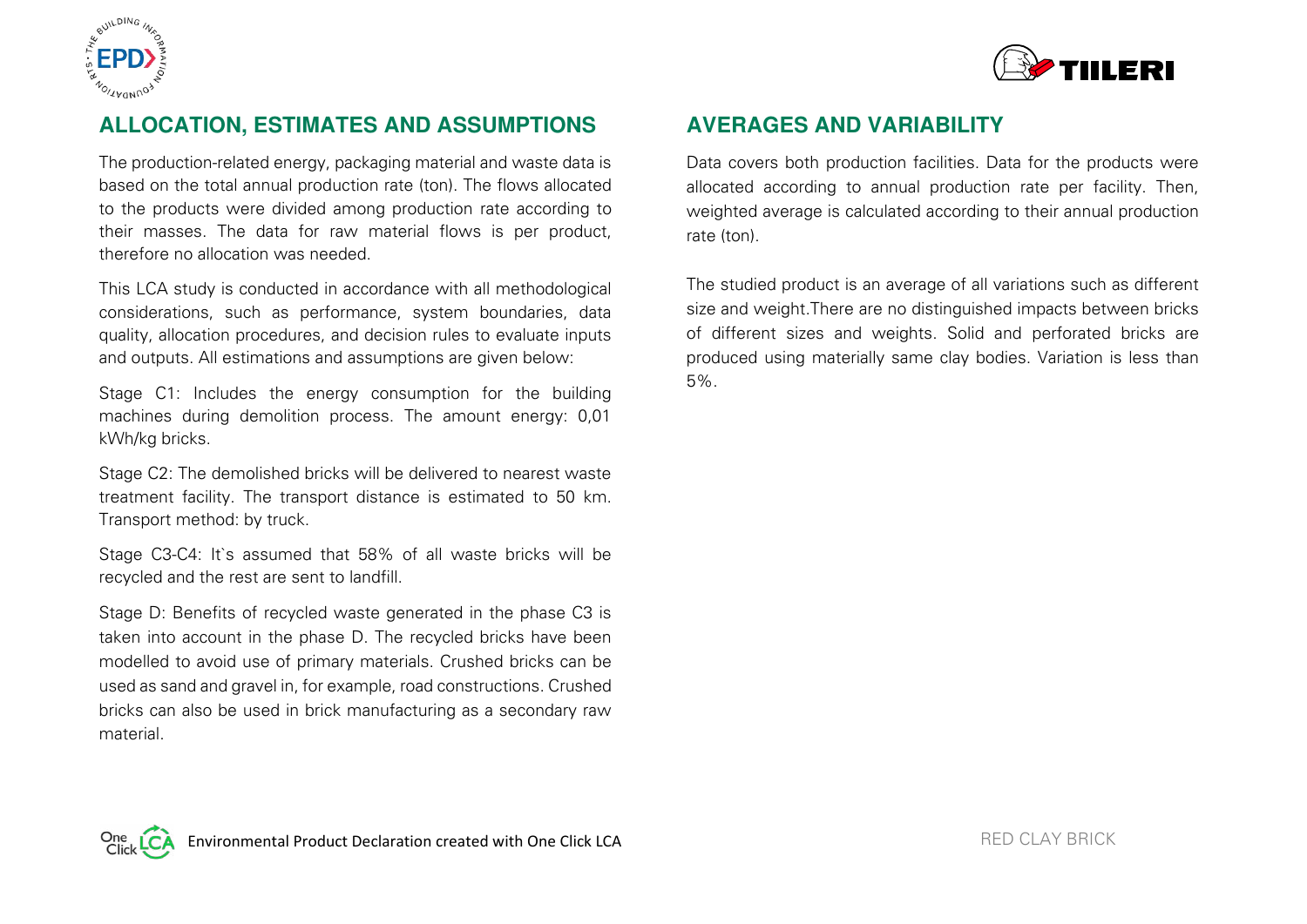



# **ENVIRONMENTAL IMPACT DATA**

### **NOTE : ENVIRONMENTAL IMPACTS - EN 15804+A1, CML / ISO 21930 ARE PRESENTED IN ANNEX.**

### **CORE ENVIRONMENTAL IMPACT INDICATORS – EN 15804+A2, PEF**

| Impact category                       | Unit      | A <sub>1</sub> | A2         | A <sub>3</sub> | $A1-A3$   | A4        | <b>A5</b> | <b>B1</b>  | <b>B2</b>  | <b>B3</b>  | <b>B4</b>  | <b>B5</b>  | <b>B6</b>  | <b>B7</b>  | C1        | C <sub>2</sub> | C <sub>3</sub> | C <sub>4</sub> | D          |
|---------------------------------------|-----------|----------------|------------|----------------|-----------|-----------|-----------|------------|------------|------------|------------|------------|------------|------------|-----------|----------------|----------------|----------------|------------|
| Climate change - total                | kg CO2e   | 7,76E0         | 2.75EC     | ,74E2          | 1,84E2    | 3,14E1    | 1,1E2     | <b>MND</b> | <b>MND</b> | <b>MND</b> | <b>MND</b> | <b>MND</b> | <b>MND</b> | <b>MND</b> | 3,3E0     | 4,69E0         | 4,85E0         | 3,54E0         | $-2,26E0$  |
| Climate change - fossil               | kg CO2e   | 7,81E0         | 2,75E0     | 82E2           | 1,93E2    | 3,17E1    | 9,18E1    | <b>MND</b> | <b>MND</b> | <b>MND</b> | <b>MND</b> | <b>MND</b> | <b>MND</b> | <b>MND</b> | 3,3E0     | 4,69E0         | 4,83E0         | 3,54E0         | $-2,25E0$  |
| Climate change - biogenic             | kg CO2e   | $-5,65E-2$     | $-8,83E-4$ | $-8,42E0$      | $-8,48E0$ | $2,85E-3$ | 1.77E1    | <b>MND</b> | <b>MND</b> | <b>MND</b> | <b>MND</b> | <b>MND</b> | <b>MND</b> | <b>MND</b> | $2,42E-4$ | $1,22E - 4$    | ,16E-2         | 2,97E-3        | $-4,33E-3$ |
| Climate change - LULUC                | kg CO2e   | $8,12E-3$      | $,13E-3$   | $2,18E-1$      | $2,28E-1$ | $9,89E-3$ | $4,95E-2$ | <b>MND</b> | <b>MND</b> | <b>MND</b> | <b>MND</b> | <b>MND</b> | <b>MND</b> | <b>MND</b> | 2,79E-4   | $,46E-3$       | $3,21E-3$      | 1,42E-3        | $-2,42E-3$ |
| Ozone depletion                       | kg CFC11e | 1,04E-6        | $6,13E-7$  | $3,54E-5$      | $3,7E-5$  | 7,18E-6   | $5,43E-6$ | <b>MND</b> | <b>MND</b> | <b>MND</b> | <b>MND</b> | <b>MND</b> | <b>MND</b> | <b>MND</b> | 7,12E-7   | $,06E - 6$     | $.02E - 6$     | 1,18E-6        | $-2,29E-7$ |
| Acidification                         | mol H+e   | $4,43E-2$      | 6,67E-3    | ,46E0          | 1,51E0    | $,18E-1$  | $3,19E-1$ | <b>MND</b> | <b>MND</b> | <b>MND</b> | <b>MND</b> | <b>MND</b> | <b>MND</b> | <b>MND</b> | $5,64E-3$ | ,74E-2         | $1,61E-2$      | $1,81E-2$      | $-9,07E-3$ |
| Eutrophication, aquatic freshwater    | kg PO4e   | $3,51E-3$      | 2,28E-4    | $,45E-2$       | 1,82E-2   | $2,58E-3$ | 1,48E-2   | <b>MND</b> | <b>MND</b> | <b>MND</b> | <b>MND</b> | <b>MND</b> | <b>MND</b> | <b>MND</b> | $1,2E-4$  | $3,82E-4$      | $.44E - 3$     | 3,97E-4        | $-6,69E-4$ |
| Eutrophication, aquatic marine        | kg Ne     | $6,29E-3$      | 9,88E-4    | ,78E-1         | 1,86E-1   | $3,29E-2$ | 7,35E-2   | <b>MND</b> | <b>MND</b> | <b>MND</b> | <b>MND</b> | <b>MND</b> | <b>MND</b> | <b>MND</b> | 7,58E-4   | $4,87E-3$      | $2,83E-3$      | 4,76E-3        | $-1,42E-3$ |
| Eutrophication, terrestrial           | mol Ne    | $8,55E-2$      | 1,05E-2    | .97E0          | 2,07E0    | $3,57E-1$ | $7,85E-1$ | <b>MND</b> | <b>MND</b> | <b>MND</b> | <b>MND</b> | <b>MND</b> | <b>MND</b> | <b>MND</b> | 8,11E-3   | $5,29E-2$      | $2,91E-2$      | $5,17E-2$      | $-1,62E-2$ |
| Photochemical ozone formation         | kg NMVOCe | $2,69E-2$      | 4,96E-3    | $6E-1$         | $6,32E-1$ | $,19E-1$  | $2,14E-1$ | <b>MND</b> | <b>MND</b> | <b>MND</b> | <b>MND</b> | <b>MND</b> | <b>MND</b> | <b>MND</b> | 8,07E-3   | ,76E-2         | $,34E-2$       | 1,75E-2        | $-5,61E-3$ |
| Abiotic depletion, minerals & metals  | kg Sbe    | $1,31E-3$      | $9,14E-5$  | $2,94E - 4$    | $1,7E-3$  | $5,32E-4$ | $5,75E-3$ | <b>MND</b> | <b>MND</b> | <b>MND</b> | <b>MND</b> | <b>MND</b> | <b>MND</b> | <b>MND</b> | $5,03E-6$ | ,88E-5         | $3,8E-5$       | 4,97E-5        | $-1,2E-4$  |
| Abiotic depletion of fossil resources | MJ        | 1,05E2         | 4,07E1     | 2,32E3         | 2,47E3    | 4,86E2    | 7,07E2    | <b>MND</b> | <b>MND</b> | <b>MND</b> | <b>MND</b> | <b>MND</b> | <b>MND</b> | <b>MND</b> | 4,48E     | 7,2E1          | 7,9E1          | 8,14E1         | $-3,06E1$  |
| Water use                             | m3e depr. | 1,05E2         | 4,51E1     | 8,65E4         | 8,67E4    | 1,71E2    | 3,08E3    | <b>MND</b> | <b>MND</b> | <b>MND</b> | <b>MND</b> | <b>MND</b> | <b>MND</b> | <b>MND</b> | 9,62E0    | 2,53E          | 3,02E2         | 2,85E1         | $-3,8E1$   |

EN 15804+A2 disclaimer for Abiotic depletion and Water use indicators and all optional indicators except Particulate matter and Ionizing radiation, human health. The results of these environmental impact indicators shall be used with care as the uncertainties on these results are high or as there is limited experienced with the indicator.

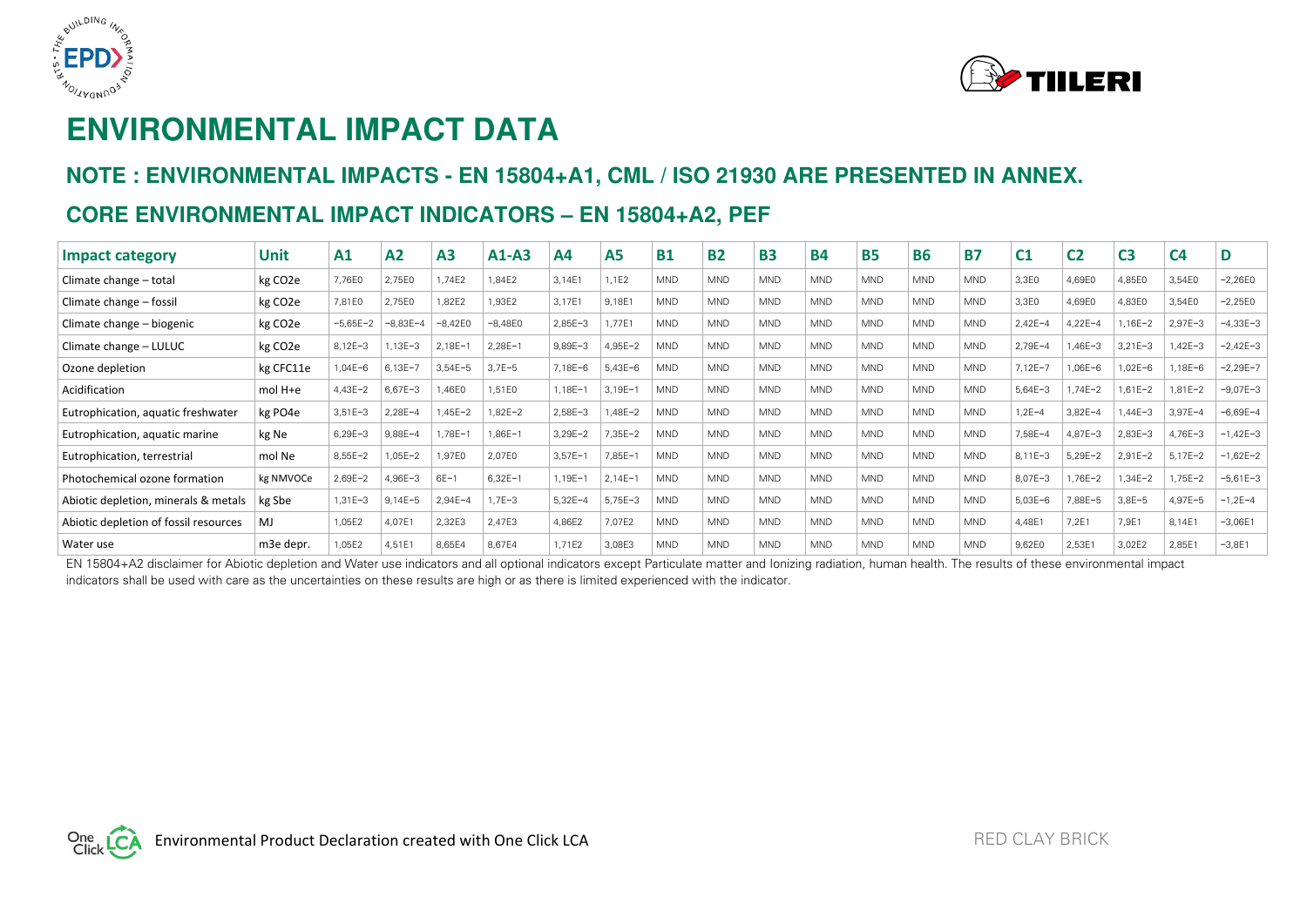



### **USE OF NATURAL RESOURCES**

| Impact category                   | <b>Unit</b> | A <sub>1</sub> | A <sub>2</sub>     | A <sub>3</sub>  | $A1-A3$         | A4        | <b>A5</b> | <b>B1</b>  | <b>B2</b>  | <b>B3</b>  | <b>B4</b>  | <b>B5</b>  | <b>B6</b>  | <b>B7</b>  | C <sub>1</sub>  | C <sub>2</sub>  | C <sub>3</sub> | C <sub>4</sub> | D               |
|-----------------------------------|-------------|----------------|--------------------|-----------------|-----------------|-----------|-----------|------------|------------|------------|------------|------------|------------|------------|-----------------|-----------------|----------------|----------------|-----------------|
| Renewable PER used as energy      | MJ          | 5,51E0         | $6,6E-1$           | 1,62E3          | 1,63E3          | 5,2E0     | 1,37E2    | <b>MND</b> | <b>MND</b> | <b>MND</b> | <b>MND</b> | <b>MND</b> | <b>MND</b> | <b>MND</b> | $2,45E-1$       | $7,71E-1$       | 4,46E0         | 8,67E-1        | $-1,49E0$       |
| Renewable PER used as materials   | MJ          | 0E0            | 0E0                | 2,04E2          | 2,04E2          | 0E0       | 5,55E0    | <b>MND</b> | <b>MND</b> | <b>MND</b> | <b>MND</b> | <b>MND</b> | <b>MND</b> | <b>MND</b> | 0E0             | 0E <sub>0</sub> | 0E0            | OE0            | 0E0             |
| Total use of renewable PER        | MJ          | 5,51E0         | $6,6E-7$           | 1,83E3          | 1,83E3          | 5,2E0     | 1,42E2    | <b>MND</b> | <b>MND</b> | <b>MND</b> | <b>MND</b> | <b>MND</b> | <b>MND</b> | <b>MND</b> | $2,45E-1$       | $7,71E-1$       | 4,46E0         | 8,67E-1        | $-1,49E0$       |
| Non-renew. PER used as energy     | MJ          | 1,09E2         | 4.17E <sup>-</sup> | 2,71E3          | 2,86E3          | 4,93E2    | 7,56E2    | <b>MND</b> | <b>MND</b> | <b>MND</b> | <b>MND</b> | <b>MND</b> | <b>MND</b> | <b>MND</b> | 4,51E1          | 7,3E1           | 8,9E1          | 8,25E1         | $-3,19E1$       |
| Non-renew. PER used as materials  | MJ          | 0E0            | 0E0                | 3,92E1          | 3,92E1          | 0E0       | $9,56E-1$ | <b>MND</b> | <b>MND</b> | <b>MND</b> | <b>MND</b> | <b>MND</b> | <b>MND</b> | <b>MND</b> | 0E0             | 0E0             | 0E0            | OE0            | 0E0             |
| Total use of non-renewable PER    | MJ          | 1,09E2         | 4,17E <sup>-</sup> | 2,75E3          | 2,9E3           | 4,93E2    | 7,57E2    | <b>MND</b> | <b>MND</b> | <b>MND</b> | <b>MND</b> | <b>MND</b> | <b>MND</b> | <b>MND</b> | 4,51E1          | 7,3E1           | 8,9E1          | 8,25E1         | $-3,19E1$       |
| Use of secondary materials        | kg          | 0E0            | 0E0                | 8,15E-2         | $8,15E-2$       | 0E0       | $2,15E-3$ | <b>MND</b> | <b>MND</b> | <b>MND</b> | <b>MND</b> | <b>MND</b> | <b>MND</b> | <b>MND</b> | 0E <sub>0</sub> | 0E0             | 0E0            | OE0            | 0E <sub>0</sub> |
| Use of renewable secondary fuels  | MJ          | 0E0            | 0E0                | 0E <sub>0</sub> | 0E <sub>0</sub> | 0E0       | 0E0       | <b>MND</b> | <b>MND</b> | <b>MND</b> | <b>MND</b> | <b>MND</b> | <b>MND</b> | <b>MND</b> | 0E0             | 0E0             | 0E0            | OE0            | 0E <sub>0</sub> |
| Use of non-renew. secondary fuels | MJ          | 0E0            | 0E0                | OEO             | 0E <sub>0</sub> | 0E0       | 0E0       | <b>MND</b> | <b>MND</b> | <b>MND</b> | <b>MND</b> | <b>MND</b> | <b>MND</b> | <b>MND</b> | 0E <sub>0</sub> | 0E0             | 0E0            | OE0            | 0E <sub>0</sub> |
| Use of net fresh water            | m3          | $6,14E-1$      | 7,15E-3            | $3,88E-1$       | 1,01E0          | $1,01E-1$ | 1,97E0    | <b>MND</b> | <b>MND</b> | <b>MND</b> | <b>MND</b> | <b>MND</b> | <b>MND</b> | <b>MND</b> | $4,01E-3$       | $1,5E-2$        | $3,9E-2$       | 7,18E-2        | $-8,19E-1$      |

#### **END OF LIFE – WASTE**

| Impact category            | Unit | A1                 | A <sub>2</sub> | A <sub>3</sub> | $A1-A3$ | A4        | <b>A5</b> | <b>B1</b>  | <b>B2</b>        | <b>B3</b>  | <b>B4</b>  | <b>B5</b>  | <b>B6</b>  | <b>B7</b>        | ີ           | ∽        | c               | C4        |            |
|----------------------------|------|--------------------|----------------|----------------|---------|-----------|-----------|------------|------------------|------------|------------|------------|------------|------------------|-------------|----------|-----------------|-----------|------------|
| Hazardous waste            |      | 8,49E-             | $4,69E - 2$    | 2,43E0         | 3,33E0  | $5,85E -$ | 2,49E0    | <b>MND</b> | MND              | <b>MND</b> | <b>MND</b> | <b>MND</b> | <b>MND</b> | <sup>1</sup> MND | 4,88E-2     | $8,66E-$ | 0E <sub>0</sub> | $9,48E-2$ | $-1,57E-1$ |
| <b>Non-hazardous waste</b> |      | 1,91E <sup>*</sup> | 2,77E0         | 6.1E           | 8,29E1  | 5,31E     | 9.6E      | ' MND      | MND              | <b>MND</b> | ' MND      | <b>MND</b> | <b>MND</b> | <sup>I</sup> MND | 5,22E-      | 7,87E0   | 0E0             | 4,23E2    | $-3,35E0$  |
| Radioactive waste          |      | $4,66E-4$          | $2,8E-4$       | $2,1E-2$       | 2,18E-2 | $3,23E-3$ | 2,88E-3   | ' MND      | <sup>I</sup> MND | <b>MND</b> | <b>MND</b> | <b>MND</b> | <b>MND</b> | <sup>I</sup> MND | $3,18E - 4$ | 1,79E-4  | 0E0             | $5,33E-4$ | $-1,05E-4$ |

### **END OF LIFE – OUTPUT FLOWS**

| Impact category               | Unit | A1  | A <sub>2</sub> | A <sub>3</sub>  | $A1-A3$          | A4  | A <sub>5</sub> | <b>B1</b>        | <b>B2</b> | <b>B3</b>  | <b>B4</b>        | <b>B5</b>  | <b>B6</b>  | <b>B7</b>        |     |                 | C <sub>3</sub>  | C <sub>4</sub>  |     |
|-------------------------------|------|-----|----------------|-----------------|------------------|-----|----------------|------------------|-----------|------------|------------------|------------|------------|------------------|-----|-----------------|-----------------|-----------------|-----|
| Components for reuse          | Κg   | OEO | 0E0            | 0E <sub>0</sub> | OE0              | OE0 | 3E1            | <b>MND</b>       | MND       | <b>MND</b> | ' MND            | <b>MND</b> | <b>MND</b> | <sup>I</sup> MND | OE0 | 0E <sub>0</sub> | 0E0             | 0E0             | OE0 |
| Materials for recycling       | Кg   | OEO | 0E0            | 0E <sub>0</sub> | OE0              | OE0 | 0E0            | <b>MND</b>       | MND       | <b>MND</b> | MND <sup>1</sup> | <b>MND</b> | <b>MND</b> | MND              | OE0 | 0E <sub>0</sub> | 5,8E2           | 0E <sub>0</sub> | 0E0 |
| Materials for energy recovery | Кg   | OEO | 0E0            | $3,88E-$        | $3,88E-7$        | OE0 | 1.21E1         | ' MND            | MND       | <b>MND</b> | ' MND            | <b>MND</b> | <b>MND</b> | MND              | 0E0 | 0E <sub>0</sub> | 0E0             | 0E <sub>0</sub> | 0E0 |
| Exported energy               | M)   | OEO | 0E0            | 0 <sub>F0</sub> | <sup>1</sup> OEO | OE0 | 0E0            | MND <sup>'</sup> | MND       | <b>MND</b> | ' MND            | <b>MND</b> | <b>MND</b> | MND              | 0E0 | 0E0             | 0E <sub>0</sub> | 0E0             | 0E0 |

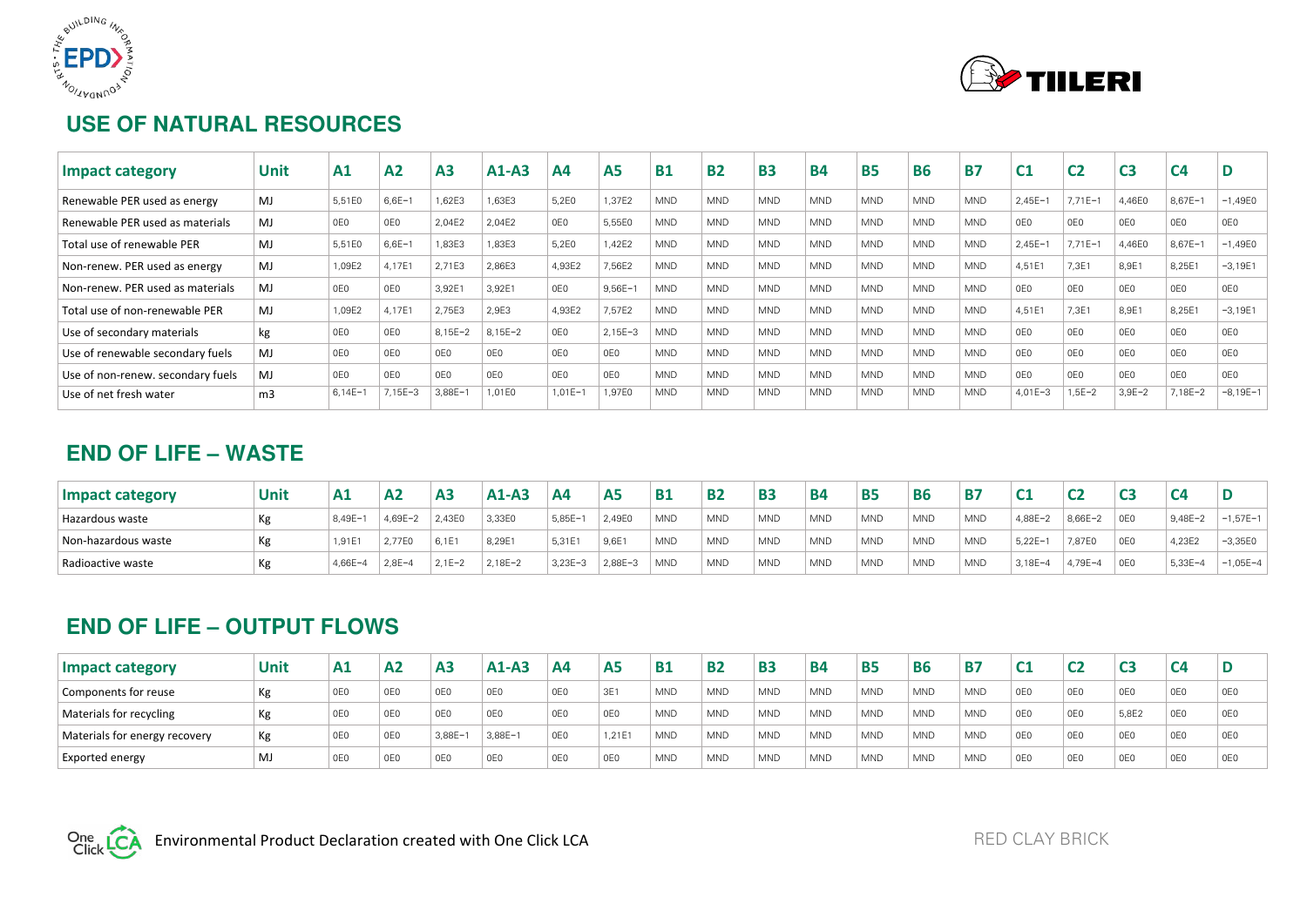



# **KEY INFORMATION TABLE (RTS) – KEY INFORMATION PER KG OF PRODUCT**

| Impact category                         | <b>Unit</b>          | A <sub>1</sub> | A2          | A <sub>3</sub> | $A1-A3$  | A4          | A <sub>5</sub> | <b>B1</b>  | <b>B2</b>  | <b>B3</b>  | <b>B4</b>  | <b>B5</b>  | <b>B6</b>  | <b>B7</b>  | C1        | C <sub>2</sub> | C3              | C <sub>4</sub> |                |
|-----------------------------------------|----------------------|----------------|-------------|----------------|----------|-------------|----------------|------------|------------|------------|------------|------------|------------|------------|-----------|----------------|-----------------|----------------|----------------|
| Climate change - total                  | kg CO <sub>2</sub> e | 7,76E-3        | 2,75E-3     | 74E-1          | $,84E-1$ | $3.17E - 2$ | $.1E-7$        | <b>MND</b> | <b>MND</b> | <b>MND</b> | <b>MND</b> | <b>MND</b> | <b>MND</b> | <b>MND</b> | $3,3E-3$  | $4,69E-3$      | 4,85E-3         | $3,54E-3$      | $-2,26E$<br>-3 |
| Abiotic depletion, minerals & metals    | kg Sbe               | $1,31E-6$      | $9,14E-8$   | $2,94E-7$      | .7E-6    | $5,32E - 7$ | $5,75E-6$      | <b>MND</b> | <b>MND</b> | <b>MND</b> | <b>MND</b> | <b>MND</b> | <b>MND</b> | <b>MND</b> | 5,03E-9   | 7,88E-8        | $3,8E-8$        | $4,97E-8$      | $-1,2E-$       |
| Abiotic depletion of fossil resources   | M.                   | $1,05E-1$      | $4,07E-2$   | 2,32E0         | 2.47E0   | $4,86E-1$   | $7,07E-1$      | <b>MND</b> | <b>MND</b> | <b>MND</b> | <b>MND</b> | <b>MND</b> | <b>MND</b> | <b>MND</b> | 4,48E-2   | $7.2E - 2$     | $7,9E-2$        | $8,14E-2$      | $-3,06E$       |
| Water use                               | m3e                  | $1,05E-1$      | $4.51E - 2$ | 8,65E1         | 8.67E1   | $.71E - 1$  | 3,08E0         | <b>MND</b> | <b>MND</b> | <b>MND</b> | <b>MND</b> | <b>MND</b> | <b>MND</b> | <b>MND</b> | $9,62E-3$ | $2,53E-2$      | $3,02E-1$       | $2,85E-2$      | $-3,8E-$       |
| Use of secondary materials              | kg                   | 0E0            | 0E0         | 8,15E-5        | 8,15E-5  | 0E0         | $2,15E-6$      | <b>MND</b> | <b>MND</b> | <b>MND</b> | <b>MND</b> | <b>MND</b> | <b>MND</b> | <b>MND</b> | OEO       | 0E0            | 0E <sub>0</sub> | 0E0            | OE0            |
| Biogenic carbon content in product      | kg C                 | N/A            | N/A         | 0E0            | N/A      | N/A         | N/A            | N/A        | N/A        | N/A        | N/A        | N/A        | N/A        | N/A        | N/A       | N/A            | N/A             | N/A            | N/A            |
| Biogenic carbon content in<br>packaging | kg C                 | N/A            | N/A         | 3.90E-03       | N/A      | N/A         | N/A            | N/A        | N/A        | N/A        | N/A        | N/A        | N/A        | N/A        | N/A       | N/A            | N/A             | N/A            | N/A            |

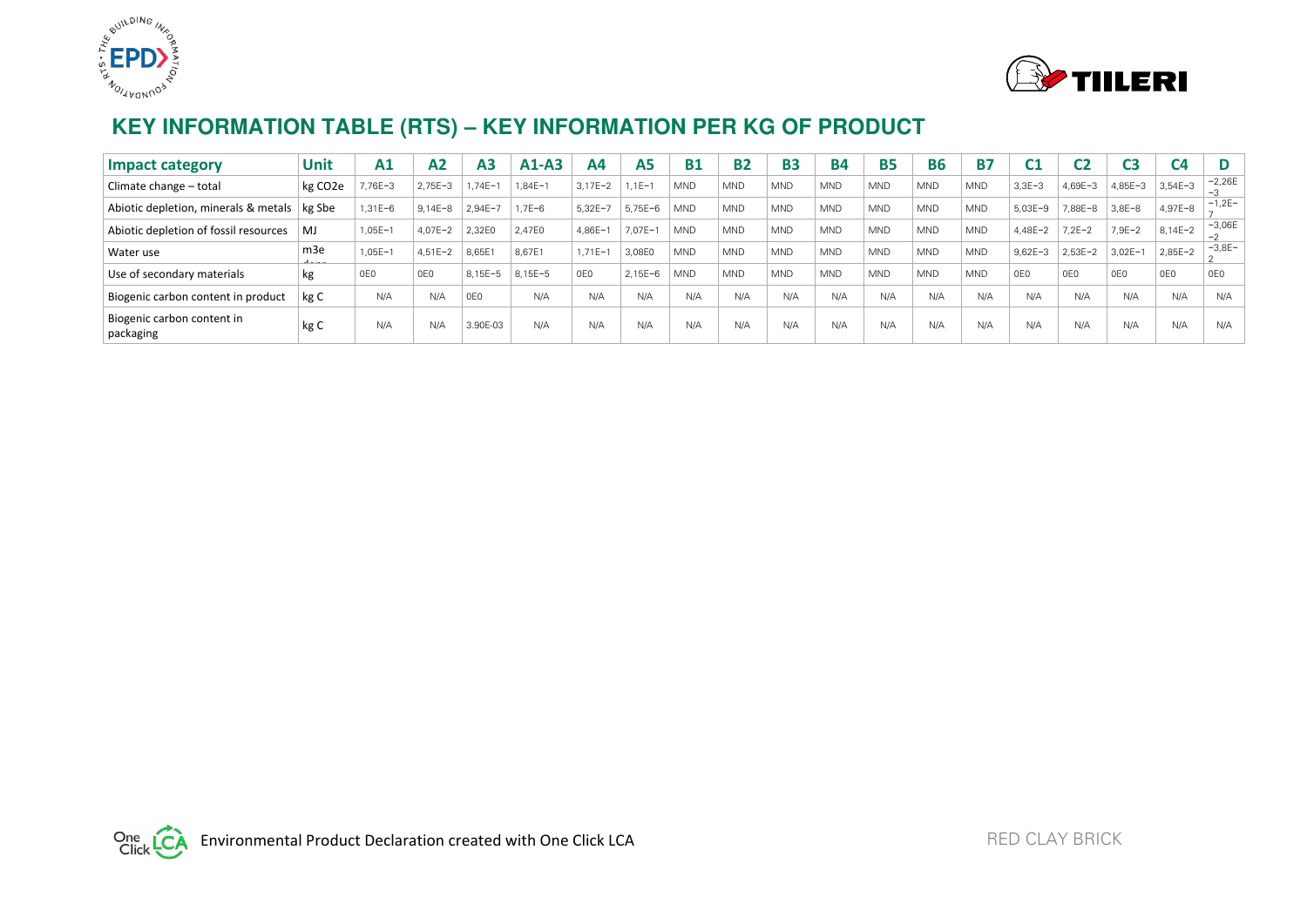



# **SCENARIO DOCUMENTATION**

#### Manufacturing energy scenario documentation

| <b>Scenario parameter</b>           | <b>Value</b>                                                                                                                                                   |
|-------------------------------------|----------------------------------------------------------------------------------------------------------------------------------------------------------------|
| Electricity data source and quality | -Electricity production hydro,<br>run-of-river (Reference<br>product: electricity, high<br>voltage), Finland, Ecoinvent<br>3.6, 2019                           |
|                                     | -Electricity production,<br>nuclear, boiling water reactor<br>(Reference product:<br>electricity, high voltage),<br>Finland, Ecoinvent 3.6, 2019               |
|                                     | -Heat and power<br>cogeneration wood chips,<br>dry, measured as dry mass<br>(Reference product:<br>electricity, high voltage),<br>Finland, Ecoinvent 3.6, 2019 |
|                                     | -Market for electricity,<br>medium voltage (Reference<br>product; electricity, medium<br>voltage) Finland, 2019                                                |
| Electricity CO2e / kWh              | 0,17                                                                                                                                                           |
| District heating data source and    | Not used                                                                                                                                                       |
| quality                             |                                                                                                                                                                |
| District heating CO2e / kWh         |                                                                                                                                                                |

#### Transport scenario documentation

| <b>Scenario parameter</b>                                 | <b>Value</b> |  |  |  |
|-----------------------------------------------------------|--------------|--|--|--|
| A4 specific transport CO2e emissions, kg CO2e / tkm       | 0,0901       |  |  |  |
| A4 average transport distance, km                         | 324          |  |  |  |
| A4 Capacity utilization (including empty return) %        | 100%         |  |  |  |
| A4 Bulk density of transported products kg/m <sup>3</sup> | 650          |  |  |  |
| A4 Volume capacity utilization factor %                   | . በበ%        |  |  |  |

#### End of life scenario documentation

| <b>Scenario parameter</b>                          | <b>Value</b> |  |  |  |
|----------------------------------------------------|--------------|--|--|--|
| Collection process - kg collected separately       | 580          |  |  |  |
| Collection process – kg collected with mixed waste | 420          |  |  |  |
| Recovery process - kg for re-use                   |              |  |  |  |
| Recovery process - kg for recycling                | 580          |  |  |  |
| Recovery process – kg for energy recovery          |              |  |  |  |
| Disposal (total) – kg for final deposition         | 420          |  |  |  |
| Scenario assumptions e.g. transportation           | 50 km        |  |  |  |

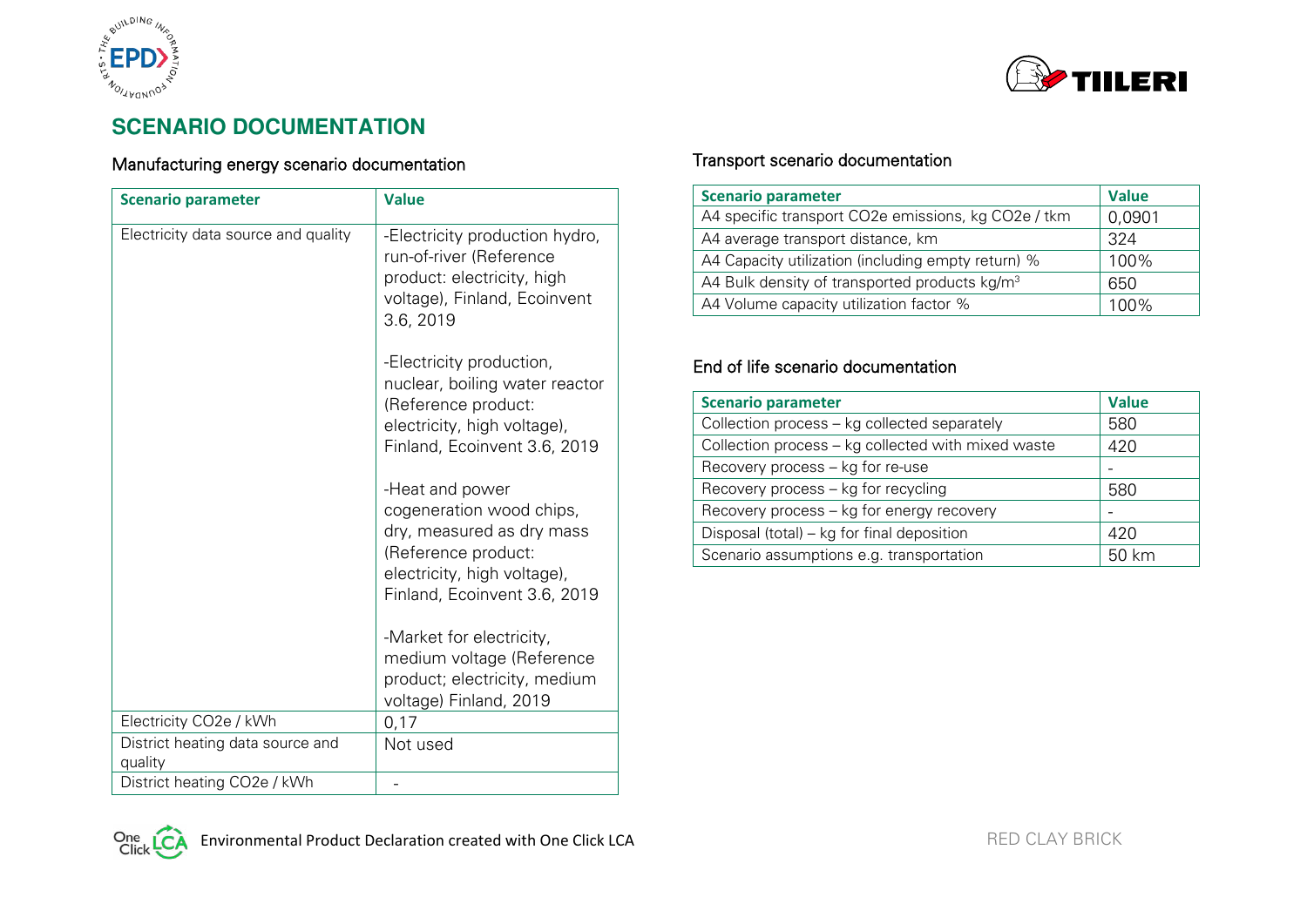



#### **BIBLIOGRAPHY**

ISO 14025:2010 Environmental labels and declarations – Type III environmental declarations. Principles and procedures.

ISO 14040:2006 Environmental management. Life cycle assessment. Principles and frameworks.

ISO 14044:2006 Environmental management. Life cycle assessment. Requirements and guidelines.

Ecoinvent database v3.6 and One Click LCA database.

EN 15804:2012+A2:2019 Sustainability in construction works – Environmental product declarations – Core rules for the product category of construction products.

RTS PCR EN 15804:2019 RTS PCR in line with EN 15804+A2. Published by the Building Information Foundation RTS 1.6.2020.

Gaia Consulting Oy, 2020, Vähähiilinen rakennusteollisuus 2035, osa 2. Vähähiilisyyden mahdollisuuksien tarkastelu

Ympäristöministeriö,2019, Rakennuksen vähähiilisyyden arviointimentelmä, 2019:22

Bozdağ, Ö & Seçer, M,2007, Energy consumption of RC buildings during their life cycle.

Government decree on waste 179/2012, Directive 2008/98/EC on waste (Waste Framework directive)

Kojo, R. & Lilja, R. Ympäristöministeriön raportti 21/2011. Talonrakentamisen materiaalitehokkuuden edistäminen

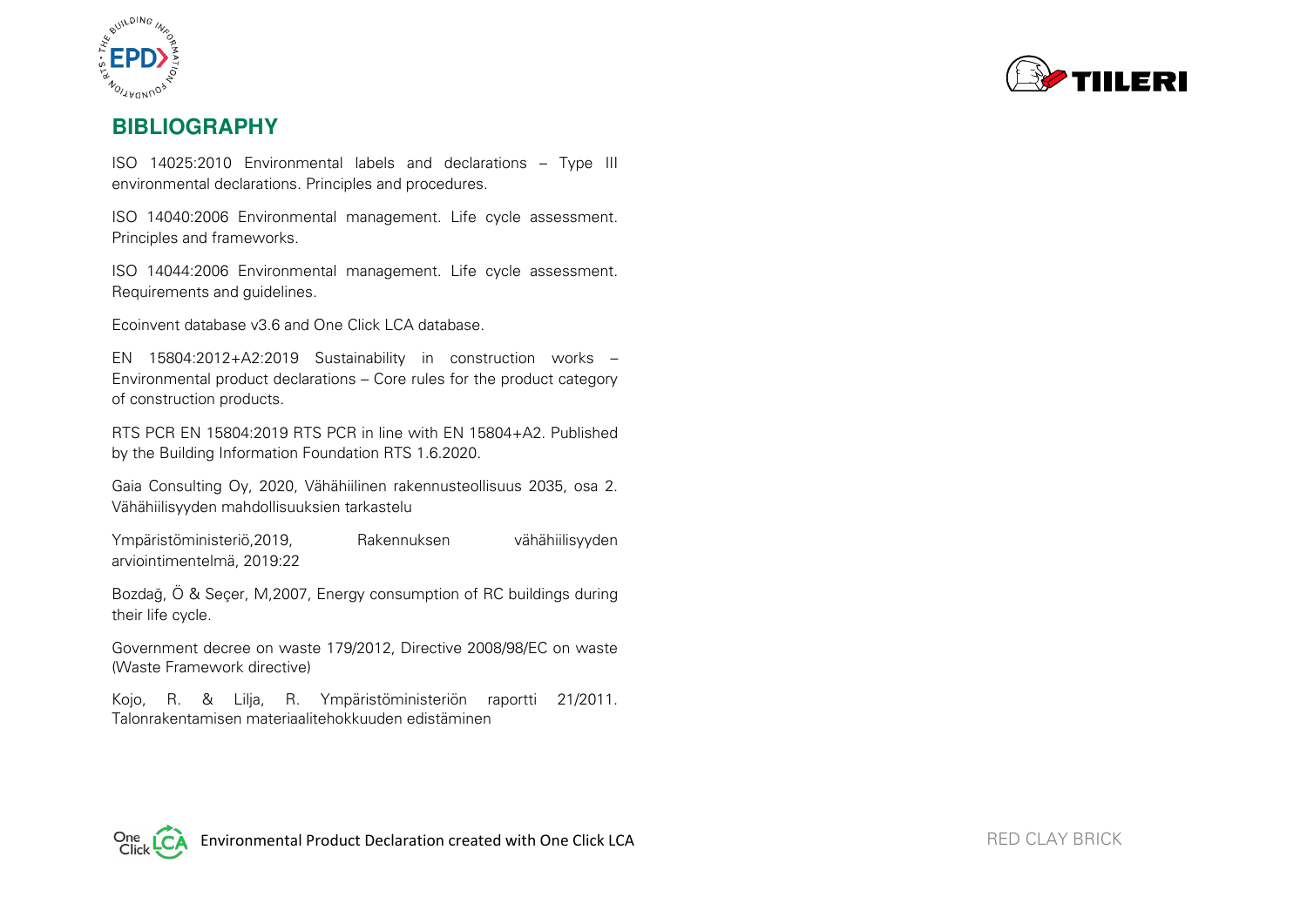



#### **ABOUT THE MANUFACTURER**

www.tiileri.fi



### **EPD AUTHOR AND CONTRIBUTORS**

| <b>Manufacturer</b>            | Tiileri                                                                                                                                                       |
|--------------------------------|---------------------------------------------------------------------------------------------------------------------------------------------------------------|
| <b>EPD author</b>              | Ulrika Thegvist-Fromholdt, Keramia Oy                                                                                                                         |
| <b>EPD verifier</b>            | Anni Oviir, Rangi Maja OÜ, www.lcasupport.com                                                                                                                 |
| <b>EPD program</b><br>operator | The Building Information Foundation RTS sr /<br>Building Information Ltd.                                                                                     |
| <b>Background data</b>         | This EPD is based on Ecoinvent 3.6 (cut-off) and<br>One Click LCA databases.                                                                                  |
| <b>LCA</b> software            | The LCA and EPD have been created using One<br>Click LCA Pre-Verified FPD Generator for<br>Ceramic, Clay, Gypsum, Limestone and Porcelain-<br>based Products. |